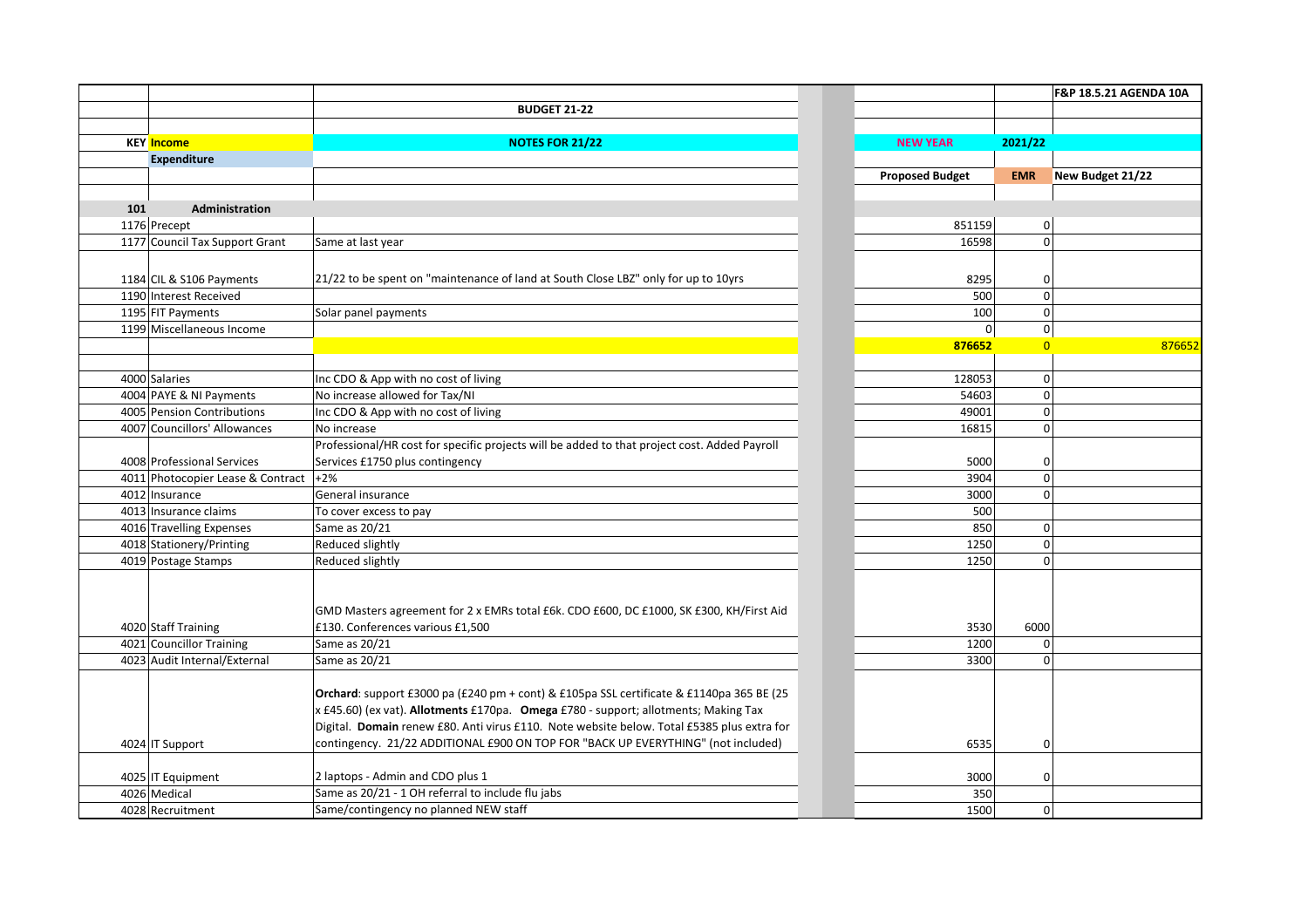|           |                              | Potentially 2 elections (£21.5k per ward) + £5k polling cards x 2) 3rd yr of a £5k EMR to build |              |                |
|-----------|------------------------------|-------------------------------------------------------------------------------------------------|--------------|----------------|
|           | 4090 Elections/Co-options    | up some funds (won't be enough) for next parish election in 2023                                | 53000        | 15000          |
|           | 4109 mobile phones           | 3 contracts (GMD/LC/JE) @ £10 pm plus spare                                                     | 360          |                |
|           |                              | RoSPA £400, ICO £40, WALC £2k, SAC £200. SLCC (Fellow) £453, £50 B'Card fee                     |              |                |
|           | 4215 Subscriptions           | (rounding/cont)                                                                                 | 3200         | 0              |
|           | 4220 Legal Fees              | Same as 20/21                                                                                   | 2000         | $\mathbf 0$    |
|           | 4600 New Office Equipment    | Same as 20/21                                                                                   | 1000         | $\mathbf 0$    |
|           | 4999 Sundry expenses         | Increase - 2019 was £212. 2020 Covid                                                            | 250          | $\mathbf 0$    |
|           |                              |                                                                                                 | 343451       | 21000          |
|           |                              |                                                                                                 |              |                |
| 102       | <b>Office Expenditure</b>    |                                                                                                 |              |                |
|           | 1000 Hire Of Premises        | Assuming a continuing impact on Covid                                                           | 10000        | 0              |
|           |                              |                                                                                                 | <b>10000</b> |                |
|           |                              | New code for 101 to share the funds from 307. For electricians and plumbers. SK remove          |              |                |
|           | 4009 Maintenance contractors | link to 307 for this code                                                                       | 2500         |                |
|           | 4040 Pandemic                | Contingency for office equipment reqd                                                           | 2500         |                |
|           | 4017 Cleaning Materials      | Same as 20/21                                                                                   | 400          | 0              |
|           | 4100 Office Site Lease       | Same as 20/21                                                                                   | 2760         | $\mathbf 0$    |
|           | 4101 Utilities               | Requested de-energisation of skatepark (Dec 20)                                                 | 1600         | $\mathbf 0$    |
|           |                              | Andy Rhoades (Consultant) £63.34 pm (see email from G dated 27.8.20) plus same budget as        |              |                |
|           | 4102 Health & safety         | 20/21                                                                                           | 1760         |                |
|           | 4104 Repairs/Replacements    | EMR New boiler £1.5K & £1K contingency. Plus £1k operating                                      | 1000         | 2500           |
|           | 4105 Alarm Fire/Intruder     | Same as 20/21 Cannon                                                                            | 800          | 0              |
|           | 4106 Sanitary Waste          | $+2%$                                                                                           | 136          | $\mathbf 0$    |
|           |                              | Blue Mountain £181; One Fruit (rental for hand dryers) £414.96; PAT testing £200; Boiler        |              |                |
|           | 4107 Contracts/agreements    | service £100;                                                                                   | 900          |                |
|           | 4110 Landline/Broadband      | Upgrade to system in 20/21. Quote - £3228 p.a. (rounded)                                        | 2700         | 0              |
|           | 4111 Office Maintenance      | As 20/21 incs window cleaning £18.50 x12                                                        | 500          | 0              |
|           | 4112 Room Hire Refreshments  | Same as 20/21                                                                                   | 500          | 0              |
|           |                              |                                                                                                 |              |                |
|           | 4304 Office Bins             | Same as 20/21. May change to internal service in future                                         | 350          | 0              |
|           |                              |                                                                                                 |              |                |
|           |                              |                                                                                                 | 18406        | 2500           |
| 202       | <b>Grants</b>                |                                                                                                 |              |                |
|           | 4209 Grants                  | Same as 20/21 for post Covid recovery                                                           | 9000         | 0              |
|           |                              |                                                                                                 | 9000         | $\mathbf{0}$   |
| 302       | <b>Play Areas</b>            |                                                                                                 |              |                |
| 1008+A100 | Grants                       | Outdoor gym - New income code                                                                   | 10000        |                |
|           |                              |                                                                                                 | 10000        | $\overline{0}$ |

| 53000<br>360 | 15000<br>0     |        |
|--------------|----------------|--------|
|              |                |        |
| 3200         | 0              |        |
| 2000         | 0              |        |
| 1000         | 0              |        |
| 250          | 0              |        |
| 343451       | 21000          | 364451 |
|              |                |        |
|              |                |        |
| 10000        | 0              |        |
| 10000        | $\overline{0}$ | 10000  |
|              |                |        |
|              |                |        |
|              |                |        |
| 2500         |                |        |
| 2500         |                |        |
| 400          | 0              |        |
| 2760         | 0              |        |
| 1600         | 0              |        |
|              |                |        |
| 1760         |                |        |
| 1000         | 2500           |        |
| 800          | 0              |        |
| 136          | 0              |        |
|              |                |        |
| 900          |                |        |
| 2700         | 0              |        |
| 500          | 0              |        |
| 500          | 0              |        |
|              |                |        |
| 350          | 0              |        |
|              |                |        |
| 18406        | 2500           | 20906  |
|              |                |        |
|              |                |        |
| 9000         | 0              |        |
| 9000         | $\overline{0}$ | 9000   |
|              |                |        |
|              |                |        |
| 10000        |                |        |
| <b>10000</b> | $\overline{0}$ | 10000  |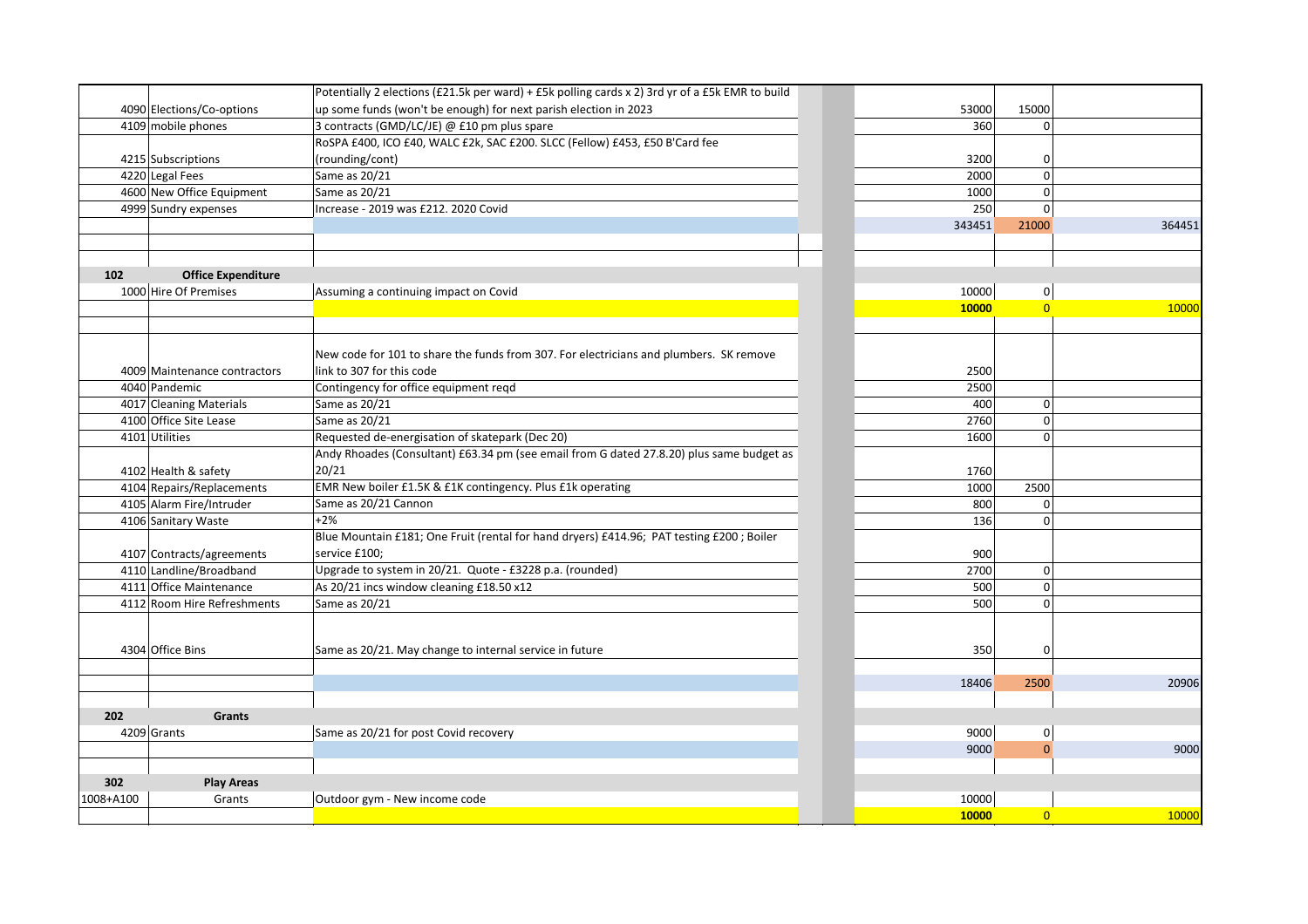|            | 4010 Play Area Contractor/Security | Increase £10,000 for add skate park and ASBO contingency                                    | 10000        | 0 I            |        |
|------------|------------------------------------|---------------------------------------------------------------------------------------------|--------------|----------------|--------|
|            |                                    | SIM cost x 12 cameras pa = £120 x 12. Budget aspiration for x 10 new cameras/post capital   |              |                |        |
|            | 4027 CCTV                          | projects                                                                                    | 1440         | 0              |        |
|            | 4305 Play Equipment Repairs        | Same as 20/21 - to include swing grass mats plus contingency (Post Mgr to identify)         | 4500         | 0              |        |
|            | 4306 Play Area Inspection          | $+2%$                                                                                       | 2388         | 0              |        |
|            |                                    |                                                                                             |              |                |        |
|            |                                    |                                                                                             |              |                |        |
|            |                                    | Gaynor £40k, Lunar £40k = £80k. £1k Dog Agility, Outdoor Gym (grant £0k), Outdoor trail in  |              |                |        |
|            | 4316 Play Area Refurbishment       | house with grass mats £3k (£84k)                                                            | 84000        |                |        |
|            | 4342 Skatepark Repairs             | Put £500 in EMR (Y1 21/22 - tbc for future budgets)                                         | 0            | 500            |        |
|            | 4513 Materials & equipment         | Reduce to zero as new equipt included in refurb. Increase Repairs                           | $\mathbf{0}$ | 0              |        |
|            | 4518 Play Surface Repairs          | Voyager £45 and contingency                                                                 | 48500        | 0              |        |
|            |                                    |                                                                                             | 150828       | 500            | 151328 |
|            |                                    |                                                                                             |              |                |        |
|            |                                    |                                                                                             |              |                |        |
| 305        | <b>Leisure Gardens</b>             |                                                                                             |              |                |        |
|            | 1004 Leisure Garden Tenants        | + CPI 2% (Covid)                                                                            | 3195         | 0              |        |
|            |                                    |                                                                                             | 3195         | $\overline{0}$ | 3195   |
|            |                                    |                                                                                             |              |                |        |
|            | 4310 Leisure Gardens Maintenance   | Keep same                                                                                   | 1500         | 0              |        |
|            | 4315 Leisure Garden Water Rates    | Keep same                                                                                   | 320          | $\mathbf 0$    |        |
|            |                                    |                                                                                             | 1820         | $\Omega$       | 1820   |
|            |                                    |                                                                                             |              |                |        |
| 307        | <b>POST</b>                        |                                                                                             |              |                |        |
|            |                                    |                                                                                             |              |                |        |
|            |                                    |                                                                                             |              |                |        |
| 1183       | Grounds Maintenance work           | includes gritting?                                                                          | 806          |                |        |
|            |                                    |                                                                                             | 806          | $\overline{0}$ | 806    |
|            |                                    |                                                                                             |              |                |        |
|            | 4000 Salaries                      | no cost of living but incremental increase                                                  | 147898       | 0              |        |
|            | 4004 PAYE & NI Payments            | no allowance for increase in tax and ni                                                     | 44617        | 0              |        |
|            | 4005 Pension Contributions         | no allowance for increase in tax and ni                                                     | 50139        | 0              |        |
|            |                                    |                                                                                             |              |                |        |
|            | 4109 mobile phones                 | 11 phones @ £10 pm plus £13 for additional data for DH x 12 months = £1476 rounded          | 1500         |                |        |
|            | 4006 General Maintenance           | Same as 20/21 (but inc £1300 for portaloo cleaning)                                         | 2600         | 0 <br> 0       |        |
|            |                                    |                                                                                             |              |                |        |
|            |                                    |                                                                                             |              |                |        |
|            | 4009 Maintenance Contractors       | Reduce to £2,500 and put same in 102 for building contractors like plumbing and electrician | 2500         | 0              |        |
|            |                                    |                                                                                             |              |                |        |
|            | 4020 Staff Training                | Plenty of contingency as same headcount (£300 x 10) Budget for NEBOSSH £1800 in 22/23       | 3000         | 0              |        |
|            | 4040 Pandemic                      | Contingency funds (ie Covid)                                                                | 2500         | 0              |        |
| <b>NEW</b> | Staff licences (from 2022/23)      | CCTV SIA renewals for 22/23                                                                 | 0            | 0              |        |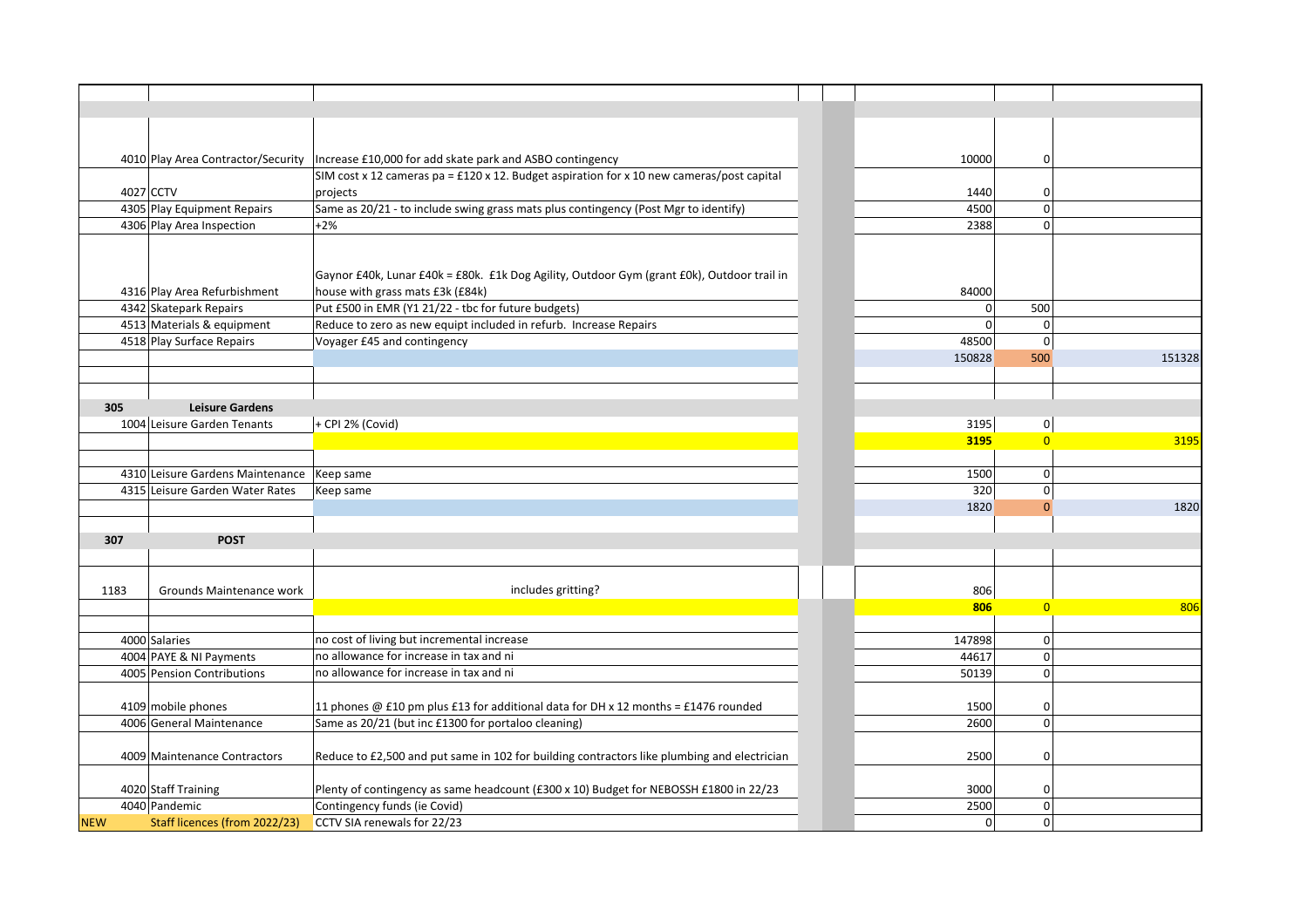|           | 4200 Bus Shelters & Repairs                   | Same as 20/21 & CIL income at £191                                                                | 500         | $\mathbf 0$    |
|-----------|-----------------------------------------------|---------------------------------------------------------------------------------------------------|-------------|----------------|
|           | 4026 Medical                                  | Same as 20/21 (OH referrals £190 each), Flu Jabs x 10, Innoculation for new starter, medical      | 1000        | 0              |
|           | 4301 Arboricultural work                      | Keep same to allow for contingency if Borough pass tree maintenance to us                         | 10000       | 0              |
|           |                                               |                                                                                                   |             |                |
|           |                                               | Keep same - Re-planting 11 planters 5 hanging baskets, 2 troughs $\omega$ £30 = £540 x 2 = £1180. |             |                |
|           | 4309 Horticultural work                       | Wildflower creation £1,000. £320 enhancements                                                     | 2500        | 0              |
|           | 4308 Notice Boards, Seats & Bins              | Reduce to £500 (1 noticeboard, sleeper bed)                                                       | 500         | 0              |
|           |                                               |                                                                                                   |             |                |
|           | 4314 Equipment                                | Same as 20/21 - £50!                                                                              | 2000        | 0              |
|           | 4350 Vandalism                                | Reduce to £1,000 as insurance cover                                                               | 1000        | $\mathbf 0$    |
| 4506 Fuel |                                               | Reduce to £5,000 in line with current exp                                                         | 5000        | $\mathbf 0$    |
|           |                                               |                                                                                                   |             |                |
|           |                                               | Same as 20/21. Increased to allow for claims made in 2020. Annual premium notified in Jan         |             |                |
|           | 4507 Vehicle Insurance                        | 21 (£3024.04 which includes community bus which has its own code see 501)                         | 4550        | 0              |
|           | 4508 Road Fund Licence                        | Same as 20/21                                                                                     | 1150        | 0              |
|           |                                               | 4509 (Vehicle) Servicing & Maintenar Keep same - current spend on track                           | 6000        | 0              |
|           | 4510 Workwear & PPE                           | Keep same to allow for rebranding of items (£1,200 spent with MW this year)                       | 3000        | $\mathbf 0$    |
|           | 4511 Vehicle tracking                         | Same as 20/21                                                                                     | 650         | 0              |
|           | 4514 Grass Cutting M/C Lease                  | Same as 20/21                                                                                     | 10000       | 0              |
|           | 4515 Grass Cutting M/C Maint                  | Reduce to £5k as Borough workshop potential                                                       | 5000        | 0              |
|           | 4517 Litter & Cleansing                       | Same as 20/21 - increase for litter picking materials                                             | 5000        | $\mathbf 0$    |
|           |                                               |                                                                                                   |             |                |
|           | 4522 Grounds Maintenance Contract Based 20/21 |                                                                                                   | 50000       | 0              |
|           | 4523 Fuel - Grass cutting                     | Reduce to £2k (pro - rata not applied)                                                            | 2000        | $\mathbf 0$    |
|           |                                               |                                                                                                   |             |                |
|           | 4604 Festive enhancements                     | Reduce to £500 - for replacements and trees at gateways to be sponsored - 5 year living tree      | 500         | 0              |
|           |                                               | Seasonal Street Sweeper to include brushes £350 pw (4 months) £5570 & £2500 (non new)             |             |                |
|           | 4615 New Machinery                            | Depot for POST Mgr                                                                                | 8070        | 0              |
|           |                                               |                                                                                                   | 373174      | $\Omega$       |
|           |                                               |                                                                                                   |             |                |
| 401       | <b>Newsletter</b>                             |                                                                                                   |             |                |
|           | 1001 Newsletter Advertising                   | Same as 20/21                                                                                     | 1250        | 0              |
|           |                                               |                                                                                                   | <b>1250</b> | $\overline{0}$ |
|           |                                               |                                                                                                   |             |                |
|           | 4400 Newsletter Printing                      | Same as 20/21                                                                                     | 9690        | $\mathbf 0$    |
|           | 4403 Newsletter Distribution                  | Same as 20/21                                                                                     | 2500        | 0              |
|           | 4404 Newsletter Artwork                       | Same as 20/21                                                                                     | 1700        | 0              |
|           |                                               |                                                                                                   | 13890       | $\mathbf 0$    |
|           |                                               |                                                                                                   |             |                |
| 402       | <b>COMMUNITY ENGAGEMENT</b>                   |                                                                                                   |             |                |
|           | <b>Advertising Fees (Rename</b>               |                                                                                                   |             |                |
|           | Community Development &                       |                                                                                                   |             |                |
|           | 1005 Grant Income)                            | MacDonalds, Grants for Youth Development, Dementia Café - ambitious Y1 target                     | 7000        |                |

| 500          | 0              |        |
|--------------|----------------|--------|
|              |                |        |
| 1000         | 0              |        |
| 10000        | 0              |        |
|              |                |        |
|              |                |        |
| 2500         | 0              |        |
| 500          | 0              |        |
|              |                |        |
| 2000         | 0              |        |
| 1000         | 0              |        |
| 5000         | 0              |        |
|              |                |        |
|              |                |        |
| 4550         | 0              |        |
| 1150<br>6000 | 0<br>0         |        |
| 3000         | 0              |        |
| 650          | 0              |        |
| 10000        | 0              |        |
| 5000         | 0              |        |
| 5000         | 0              |        |
|              |                |        |
| 50000        | 0              |        |
| 2000         | 0              |        |
|              |                |        |
| 500          | 0              |        |
|              |                |        |
| 8070         | 0              |        |
|              |                |        |
| 373174       | 0              | 373174 |
|              |                |        |
|              |                |        |
| 1250         | 0              |        |
| 1250         | $\overline{0}$ | 1250   |
|              |                |        |
| 9690         | 0              |        |
| 2500         | 0              |        |
| 1700         | 0              |        |
| 13890        | $\overline{0}$ | 13890  |
|              |                |        |
|              |                |        |
|              |                |        |
|              |                |        |
| 7000         | 0              |        |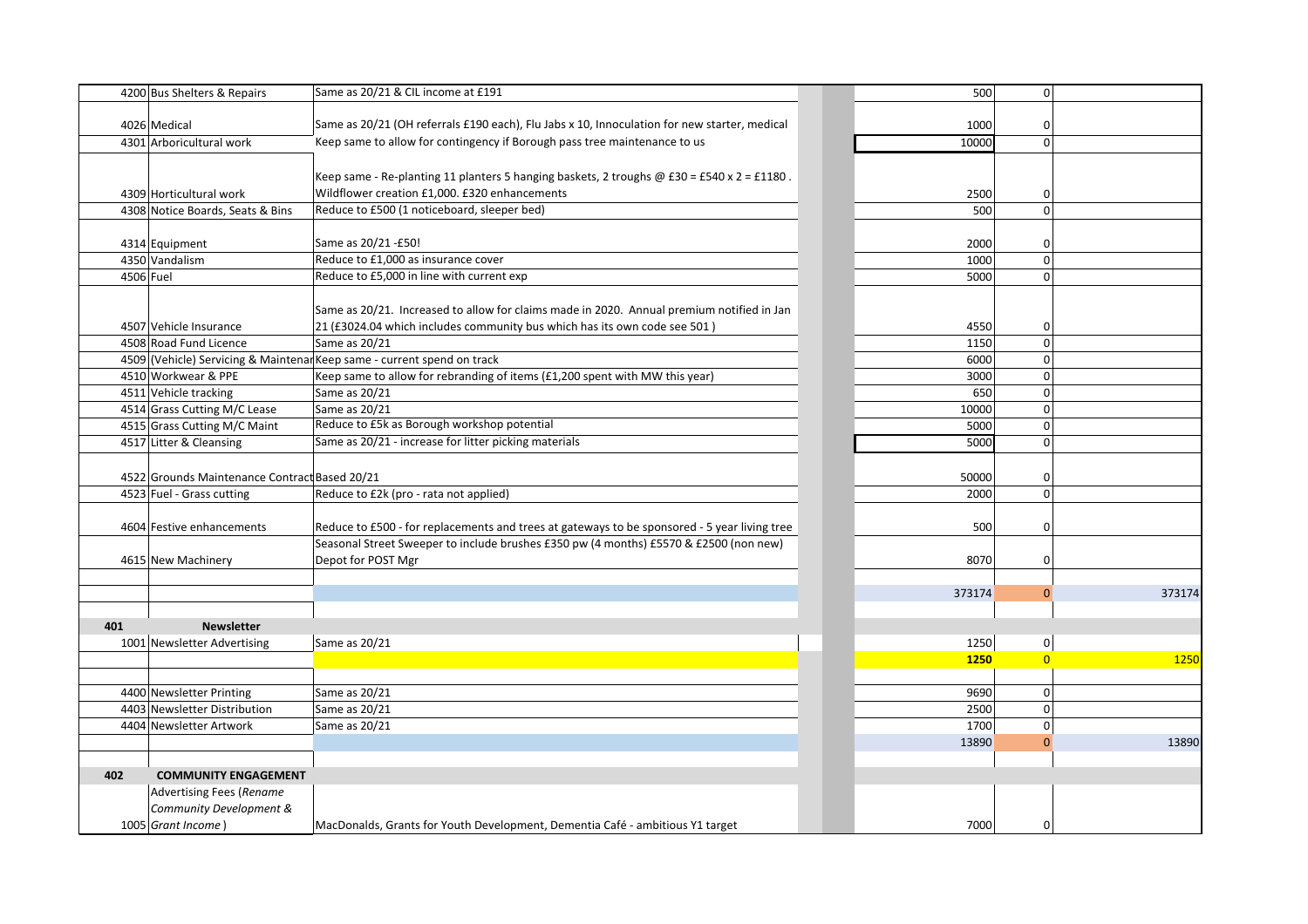| 7000        | $\overline{0}$ | 7000  |
|-------------|----------------|-------|
|             |                |       |
|             |                |       |
| 1500        | 0              |       |
| 1000        | 0              |       |
| 4500        |                |       |
| 1050        | 0              |       |
|             |                |       |
|             |                |       |
| 3600        | 0              |       |
| 500         | 0              |       |
|             |                |       |
| 250         | 0              |       |
| 500         |                |       |
| 0           |                |       |
|             |                |       |
| 12900       | $\overline{0}$ | 12900 |
|             |                |       |
|             |                |       |
| 2000        | 0              |       |
| 250         | 0              |       |
| 2250        | $\overline{0}$ | 2250  |
|             |                |       |
| 1450<br>800 | 0<br>0         |       |
| 600         | 0              |       |
|             |                |       |
| 820         | 0              |       |
| 75          | 0              |       |
| 3745        | $\mathbf{0}$   | 3745  |
|             |                |       |
|             |                |       |
| 0           |                |       |
|             | 3000           | 3000  |
|             |                |       |
| 12000       |                | 12000 |
|             |                |       |
| 20000       | 0              | 20000 |
|             | 25000          | 25000 |
|             | 0              |       |
| 0           | 2500           | 2500  |
|             | 250            | 250   |
|             | 0              | 0     |
| 0           | 12000          | 12000 |
| 1000        | 0              | 1000  |

|                                            |                                                                                          | 7000           | $\overline{0}$ | 7000        |
|--------------------------------------------|------------------------------------------------------------------------------------------|----------------|----------------|-------------|
|                                            |                                                                                          |                |                |             |
|                                            | Christmas Parcels £1k & Card Competition, Prizes & Printing, Corporate Cards, bus driver |                |                |             |
| 4212 Christmas Activities                  | vouchers                                                                                 | 1500           | 0              |             |
| 4320 Youth Engagement                      | Holiday sessions (x3)                                                                    | 1000           | $\mathbf 0$    |             |
| 4330 Dementia Café                         | Dementia Café (funding for one year)                                                     | 4500           |                |             |
| 4401 Website & Social Media                | Social media platform costs £300 + £750 website hosting & Maintenance                    | 1050           | $\mathbf 0$    |             |
|                                            | Queens celebration for 2023 deposits etc £500, Remembrance £100, Summer £1.5k, Easter    |                |                |             |
| 4402 Marketing & Events                    | £500, Winter £500, Volunteer TQ £750. Duke 100yrs old - no budget allocated              | 3600           | 0              |             |
| 4412 Branding                              | Rebrand a few items with new logo                                                        | 500            | $\mathbf 0$    |             |
|                                            |                                                                                          |                |                |             |
| 4413 Consultations/Events                  |                                                                                          | 250            | 0              |             |
| 4416 Competitions                          | Allotments x 3 sites £350 & HW Heroes £150                                               | 500            |                |             |
| 4413 Advertising                           | Did not go ahead in 20/21 so remove for 21/22                                            |                |                |             |
|                                            |                                                                                          |                |                |             |
|                                            |                                                                                          | 12900          | $\Omega$       | 12900       |
|                                            |                                                                                          |                |                |             |
| 501<br><b>Community Transport</b>          |                                                                                          |                |                |             |
| 1002 Community Transport Fares             | Same as 20/21                                                                            | 2000           | $\mathbf 0$    |             |
| 1003 Community Transport BSOG              | Same as 20/21                                                                            | 250            | $\pmb{0}$      |             |
|                                            |                                                                                          | 2250           | $\overline{0}$ | 2250        |
|                                            |                                                                                          |                |                |             |
| 4500 Bus Tax & Insurance                   | Same as 20/21                                                                            | 1450           | $\mathbf 0$    |             |
| 4501 Bus Fuel Costs                        | Same as 20/21                                                                            | 800            | $\mathbf{0}$   |             |
| 4502 Bus Servicing & Repairs               | Same as 20/21                                                                            | 600            | $\mathbf 0$    |             |
|                                            |                                                                                          |                |                |             |
| 4504 Bus Driver Training                   | Same as 20/21                                                                            | 820            | 0              |             |
| 4505 Bus Admin/Misc                        | Same as 20/21                                                                            | 75             | $\pmb{0}$      |             |
|                                            |                                                                                          | 3745           | $\Omega$       | 3745        |
| 605<br><b>Capital Projects/Aspirations</b> |                                                                                          |                |                |             |
| 4200 Bus Shelters & Repairs                | No planned expenditure for 21/22                                                         |                | $\Omega$       |             |
| 4317 Footpath Signage                      | Reinstated - A&L Committee to discuss resources for next year's projects                 |                | 3000           | 3000        |
|                                            | Allocated £12k for the community to vote on a 1 year project could be Youth Work, Mental |                |                |             |
| 4414 Community choices                     | Health or similar non-open space                                                         | 12000          |                | 12000       |
|                                            |                                                                                          |                |                |             |
| 4610 Vehicles                              | Budget for new vehicle (removed £10k from EMR)                                           | 20000          | $\Omega$       | 20000       |
| 4614 Tadpole Lane                          | Keep £25k for access (22/23 consider if ample budget)                                    |                | 25000          | 25000       |
| 4616 Hedge Removal                         | No requirement 21/22                                                                     |                |                |             |
| 4617 Strategic Planning                    | External consultants to facilitate a strategic development plan                          | $\overline{0}$ | 2500           | 2500        |
| 4618 Emergency Plan                        | Emergency signage et al (reduced from 20/21. Tbc for future years)                       |                | 250            | 250         |
| 4620 Building repairs                      | Removed from here and added included 4104/102                                            |                | $\Omega$       | $\mathbf 0$ |
| 4621 Community Bus Replacement             | 5 years of EMR at £4k each to accrue replacement bus @ £20k. Year 3 of 5                 | $\Omega$       | 12000          | 12000       |
| 4622 Councillor Devices                    | 2 additional devices                                                                     | 1000           | $\mathbf 0$    | 1000        |